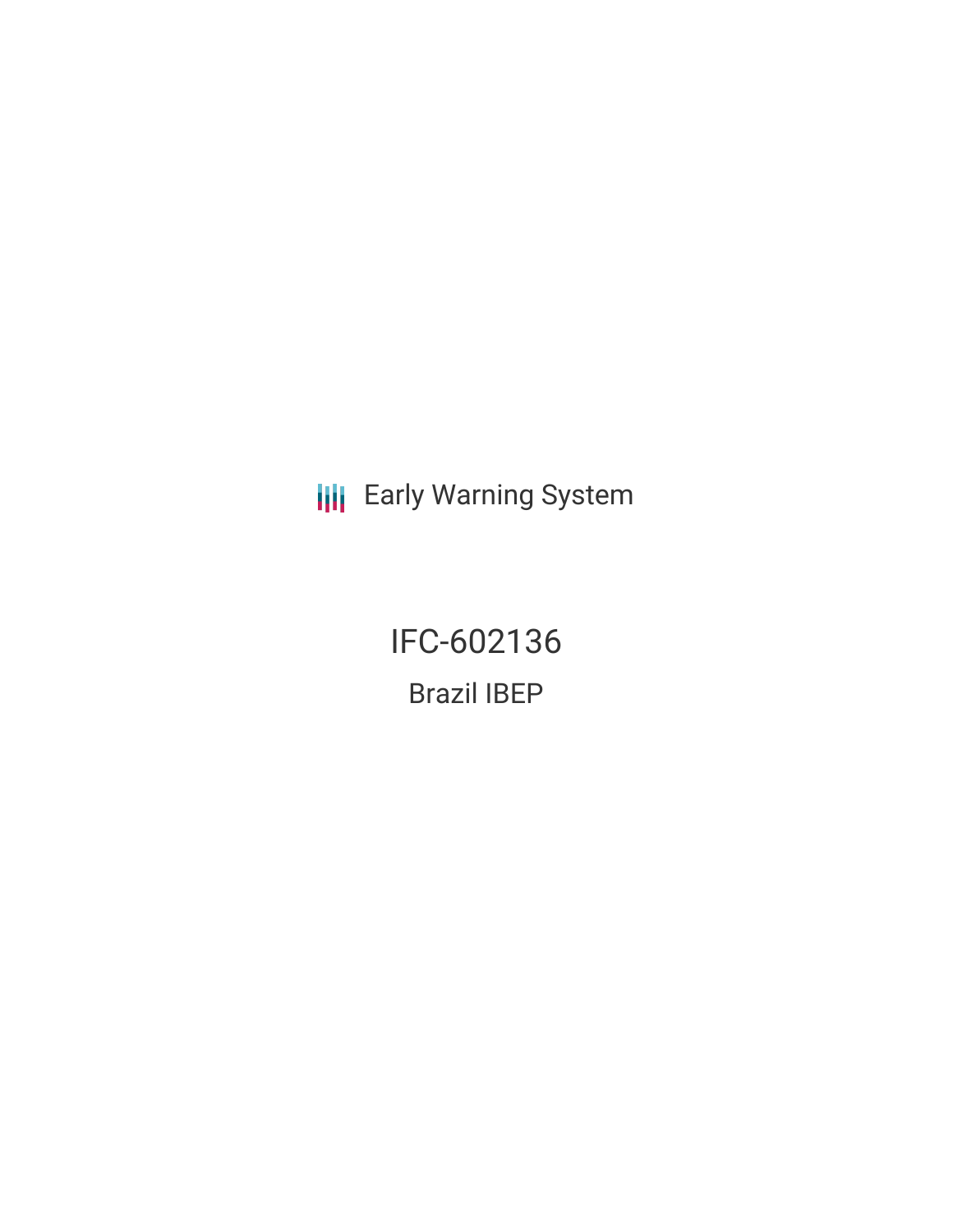# **Quick Facts**

| <b>Countries</b>               | Brazil                                             |
|--------------------------------|----------------------------------------------------|
| <b>Financial Institutions</b>  | International Finance Corporation (IFC)            |
| <b>Status</b>                  | Active                                             |
| <b>Bank Risk Rating</b>        | U                                                  |
| <b>Borrower</b>                | Government of Brazil                               |
| <b>Sectors</b>                 | Finance, Law and Government, Technical Cooperation |
| <b>Investment Type(s)</b>      | Grant                                              |
| <b>Investment Amount (USD)</b> | $$3.60$ million                                    |
| <b>Project Cost (USD)</b>      | $$3.60$ million                                    |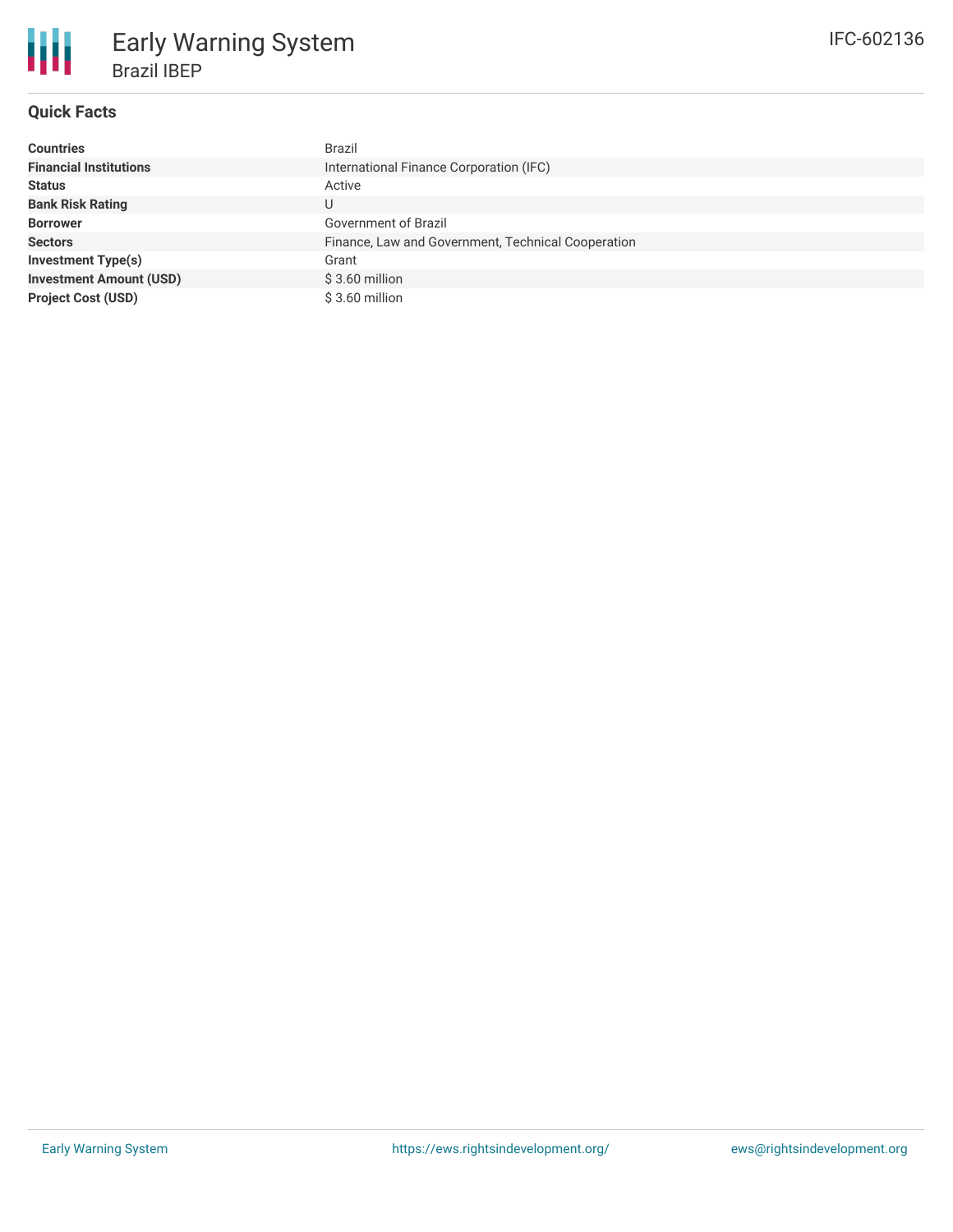

### **Project Description**

The Brazil Improving Business Environment for Prosperity (IBEP) Program comprises 3 components: (1) Strengthening national level business regulations and practices to encourage competition and private investment, (2) Enhancing business competitiveness by supporting the upgrading of firm capabilities including through the integration of firms into global value chains, and (3) Improving subnational business regulations and subnational firm incentives frameworks particularly in some of the poorer states.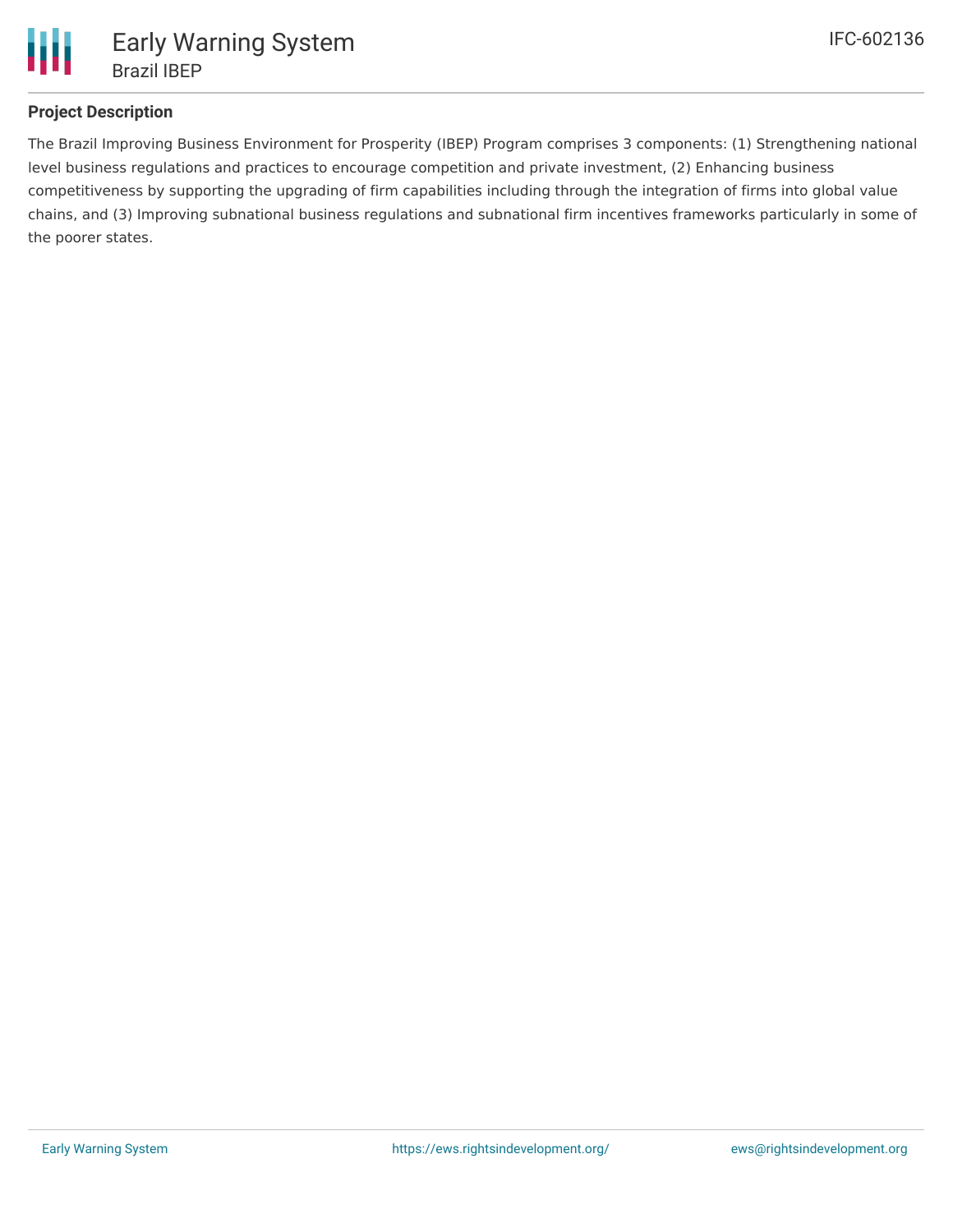

### **People Affected By This Project**

1. Strengthened national and sub-national level business regulations, practices and policies to encourage competition and private investment

- 2. Enhanced investment framework and protection of investors
- 3. Improved incentives framework and policies for productivity growth and competitiveness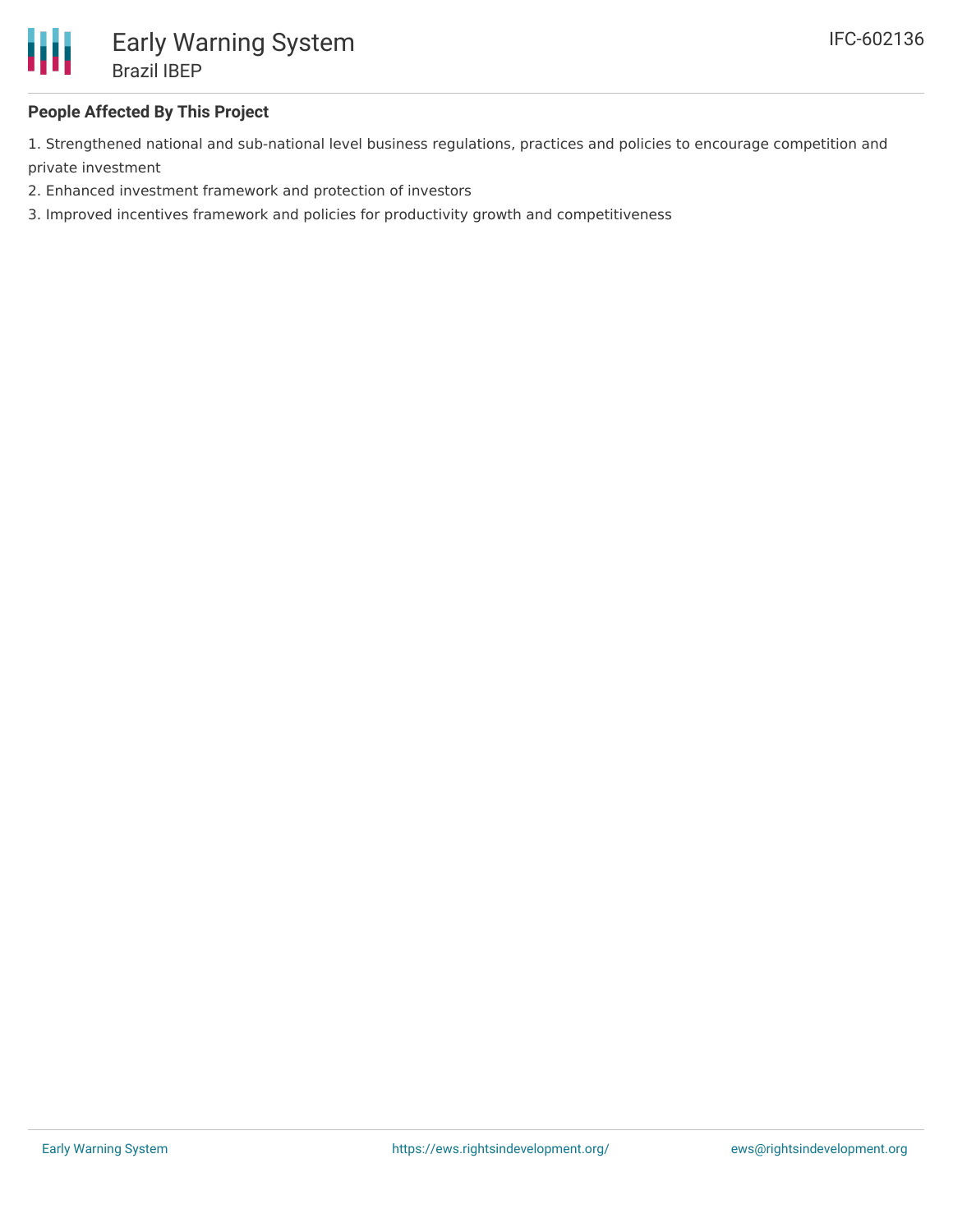#### **Investment Description**

• International Finance Corporation (IFC)